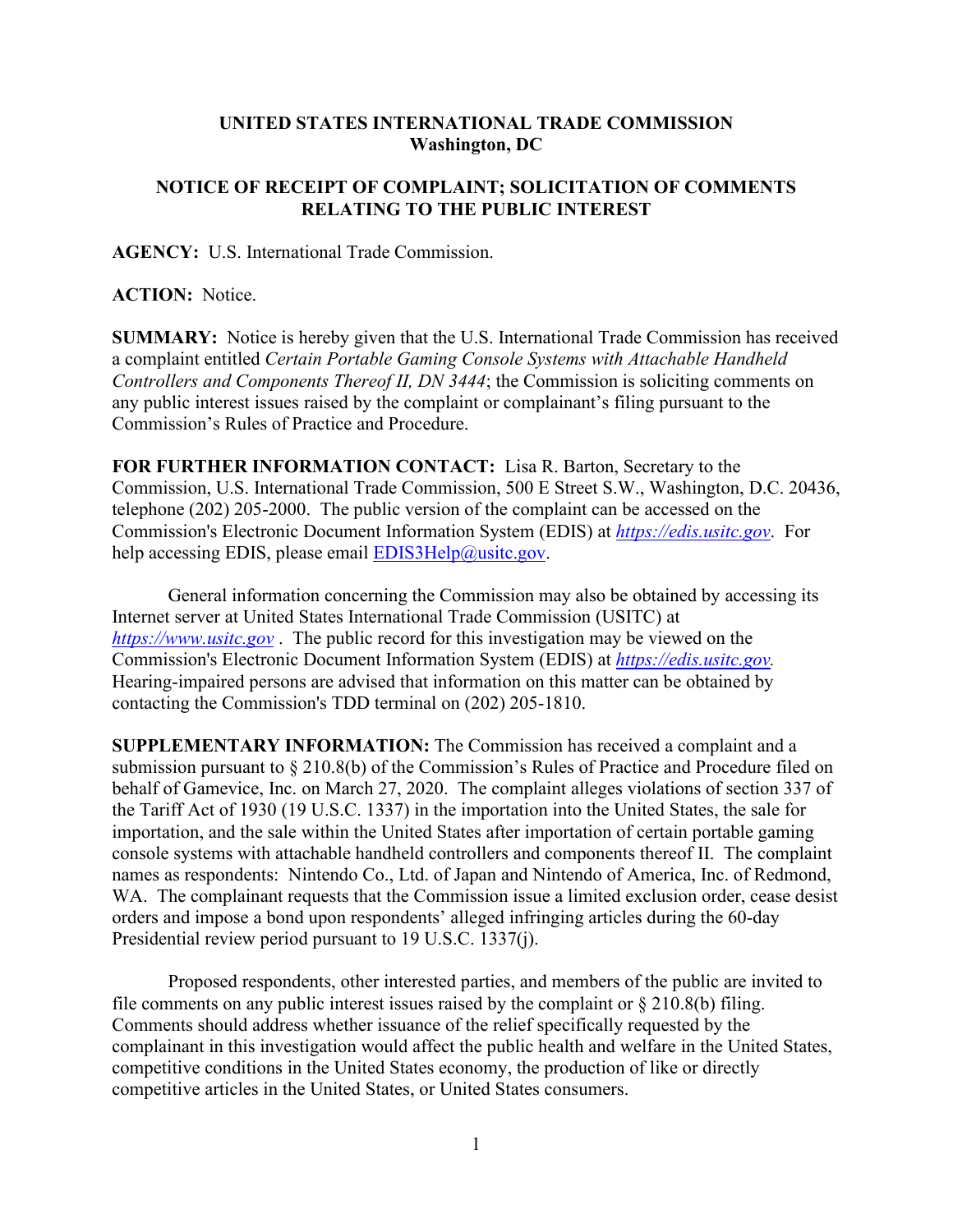In particular, the Commission is interested in comments that:

- (i) explain how the articles potentially subject to the requested remedial orders are used in the United States;
- (ii) identify any public health, safety, or welfare concerns in the United States relating to the requested remedial orders;
- (iii) identify like or directly competitive articles that complainant, its licensees, or third parties make in the United States which could replace the subject articles if they were to be excluded;
- (iv) indicate whether complainant, complainant's licensees, and/or third party suppliers have the capacity to replace the volume of articles potentially subject to the requested exclusion order and/or a cease and desist order within a commercially reasonable time; and
- (v) explain how the requested remedial orders would impact United States consumers.

Written submissions on the public interest must be filed no later than by close of business, eight calendar days after the date of publication of this notice in the Federal Register. There will be further opportunities for comment on the public interest after the issuance of any final initial determination in this investigation. Any written submissions on other issues must also be filed by no later than the close of business, eight calendar days after publication of this notice in the Federal Register. Complainant may file replies to any written submissions no later than three calendar days after the date on which any initial submissions were due. Any submissions and replies filed in response to this Notice are limited to five (5) pages in length, inclusive of attachments.

Persons filing written submissions must file the original document electronically on or before the deadlines stated above and submit 8 true paper copies to the Office of the Secretary by noon the next day pursuant to § 210.4(f) of the Commission's Rules of Practice and Procedure (19 CFR 210.4(f)). Submissions should refer to the docket number ("Docket No. 3444") in a prominent place on the cover page and/or the first page. (*See* Handbook for Electronic Filing Procedures, *Electronic Filing Procedures*<sup>[1](#page-1-0)</sup>). Persons with questions regarding filing should contact the Secretary (202-205-2000).

Any person desiring to submit a document to the Commission in confidence must request confidential treatment. All such requests should be directed to the Secretary to the Commission and must include a full statement of the reasons why the Commission should grant such treatment. *See* 19 CFR 201.6. Documents for which confidential treatment by the Commission

<span id="page-1-0"></span><sup>1</sup> Handbook for Electronic Filing Procedures:

*[https://www.usitc.gov/documents/handbook\\_on\\_filing\\_procedures.pdf](https://www.usitc.gov/documents/handbook_on_filing_procedures.pdf)*